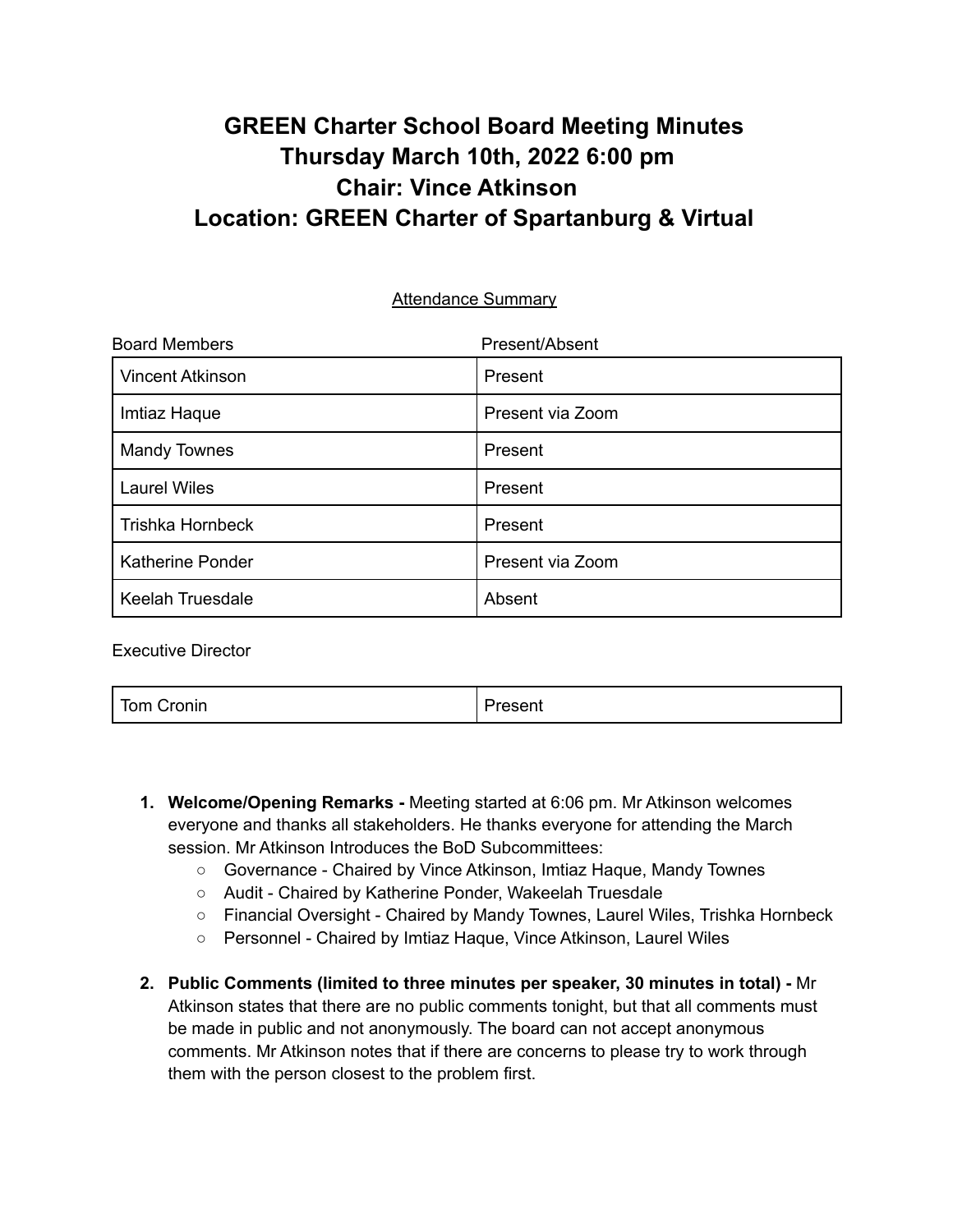- **3. Approval of March 10th Agenda -** Mr. Atkinson states that we need to approve the Agenda for tonight's (March 10th) meeting.
	- Motion to approve: Ms Townes
	- Second: Dr Haque
	- Vote: **6-0 (Passes)**

#### **4. Approval of minutes from February 17th Meeting -**

- Motion to approve February Minutes: Ms Townes
- Second: Mr Atiknson
- Vote: **6-0 (Passes)**
- **5. GREEN Charter Student Successes -** Mr Atkinson turns the meeting over to Mrs Hester.
	- Mrs Hester would like to recognize students at GREEN Charter of Spartanburg that participated in the Science Fair. Mrs Hester introduces multiple grade-level winners:
		- Alex "Bready for Some Mold"
		- Mason "Testing Batteries in Different Temperatures"
		- Daphne "Bubble Trouble"
		- Simon "Cool Cola"
		- Gemma "Hydrogen Power from Water Electrolysis"
- **6. Executive Director Update -** Ms Townes turns over the meeting to Tom Cronin.
	- $\circ$  a) Introduction of New Principals Mr Cronin shares three new permanent principals. After a shared stakeholder process, the first announced is Melissa Hester, Principal of GREEN Charter School of Spartanburg. The second is Tanisha Ingram-Scott, Principal of GREEN Charter School of the Lowcountry. The final announcement is Malana Fitzgerald, Principal of GREEN Charter Lower Campus of Greenville.
	- b) Introduction of New Director of Growth & Compliance Mr Cronin is very excited to introduce the final piece of the Executive Team, Catherine Watt. She also came through a stakeholder selection process.
	- d) Update on GREEN Upstate High School Mr Cronin states that the building project is set up in three phases. There are two academic wings and the core. All are being worked on at the same time, but phase one is slightly ahead of the other. The Drywall is up and being studded out at this time. The sound concern from last month was tested with no problem, so we can move forward with that. The other question from last month was the adequacy of our firewall. We proposed a 2nd way to do that and although we don't have official approval, we've had very promising conversations. We are very excited about the progress we are making. Last piece to this is that the sign went up today outside of the campus. We provided a press release to the Hughes Corporation which will go out now that the sign is there. As far as budget, we just wrapped up the furniture purchase and are ahead of the supply chain. Between our Bond and P&I Grant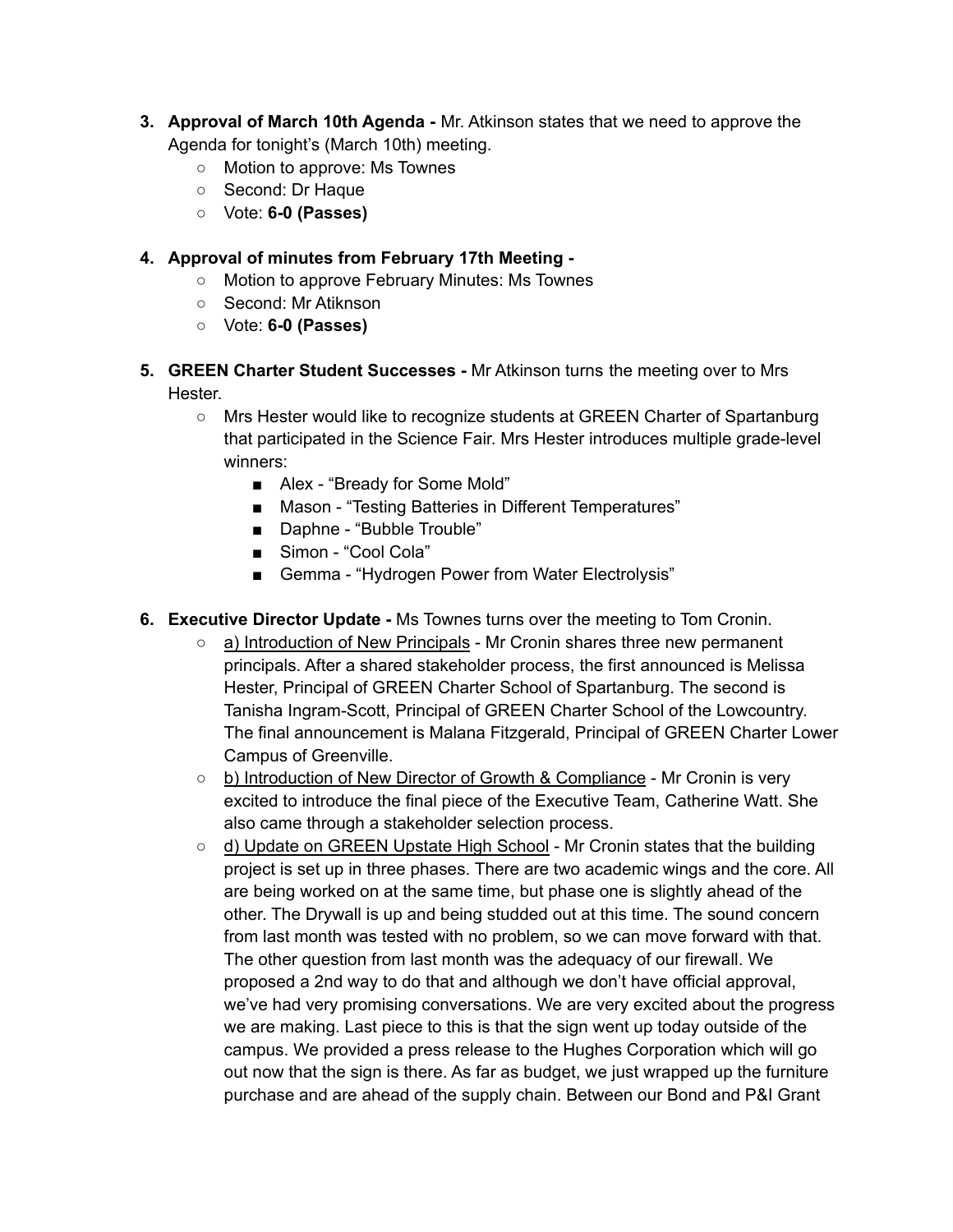we had about a million dollars set aside and we should come under that. We are still looking at about a 7 million dollar project. All is looking like it is still on schedule for the middle of July.

- Ms Townes asks if we are any closer to being able to take a tour.
- Mr Cronin states we can have a tour at any time, we just need hard hats due to it being an on-going construction site.
- Ms Townes states that she knew we were waiting to see where framing goes
- Mr Cronin adds that the space is defined now. The rooms are tailored to our instructional model.
- $\circ$  Mr Cronin follows up by saying that we have about 140-150 kids in our high school now and we have over 300 signed up already and it's just March. We will probably budget towards 350.
- c) Foundation of Student Voice and Choice Mr Cronin starts off by saying that last month, the board supported and approved the Strategic Plan and that we are visiting schools and will be discussing this with the staff. We will send this out to our parents and other stakeholders at the beginning of next week. A part that goes along with this speaks to the climate and culture we want in our school. A lot of the things in the Strategic Plan revolved around the Student Voice and Choice; the autonomy, mastery, and purpose we were looking for. An image was created to demonstrate the expression of all of our work. Our collective efforts should be moving towards our students having Voice and Choice. Our Director of Growth will help build a baseline of comprehensive policies and procedures and I and the executive team will give the site based leaders the flexibility to develop teacher autonomy. This image speaks to an effective chain of command and a way to appeal decisions. This aligns with the Strategic Plan and this is something both of our families and staff can hold us accountable to.
- **7. Executive Session -** Mr Atkinson notes that it is time for Executive Session and there are a couple of matters that need to be discussed. When we come out of Executive Session, we will approve any items as needed.
	- Motion to go into Executive Session: Ms Townes
	- Second: Dr Haque

## **Into Executive Session 6:44 pm**

## **Back Into Public Session 7:12 pm**

- **8. Board Office Approval -** Mr Atkinson welcomes everyone out of Executive Session and states that there are a couple of items that need approval that were not from Executive Session. Three officers make up the Governance Committee, the Chair, Vice-Chair, and Secretary. When Mr Vora stepped away from the board, it left a vacancy.
	- Motion to appoint Dr Imtiaz Haque as Vice Chair of the Board: Ms Townes
	- Second: Mr Atkinson